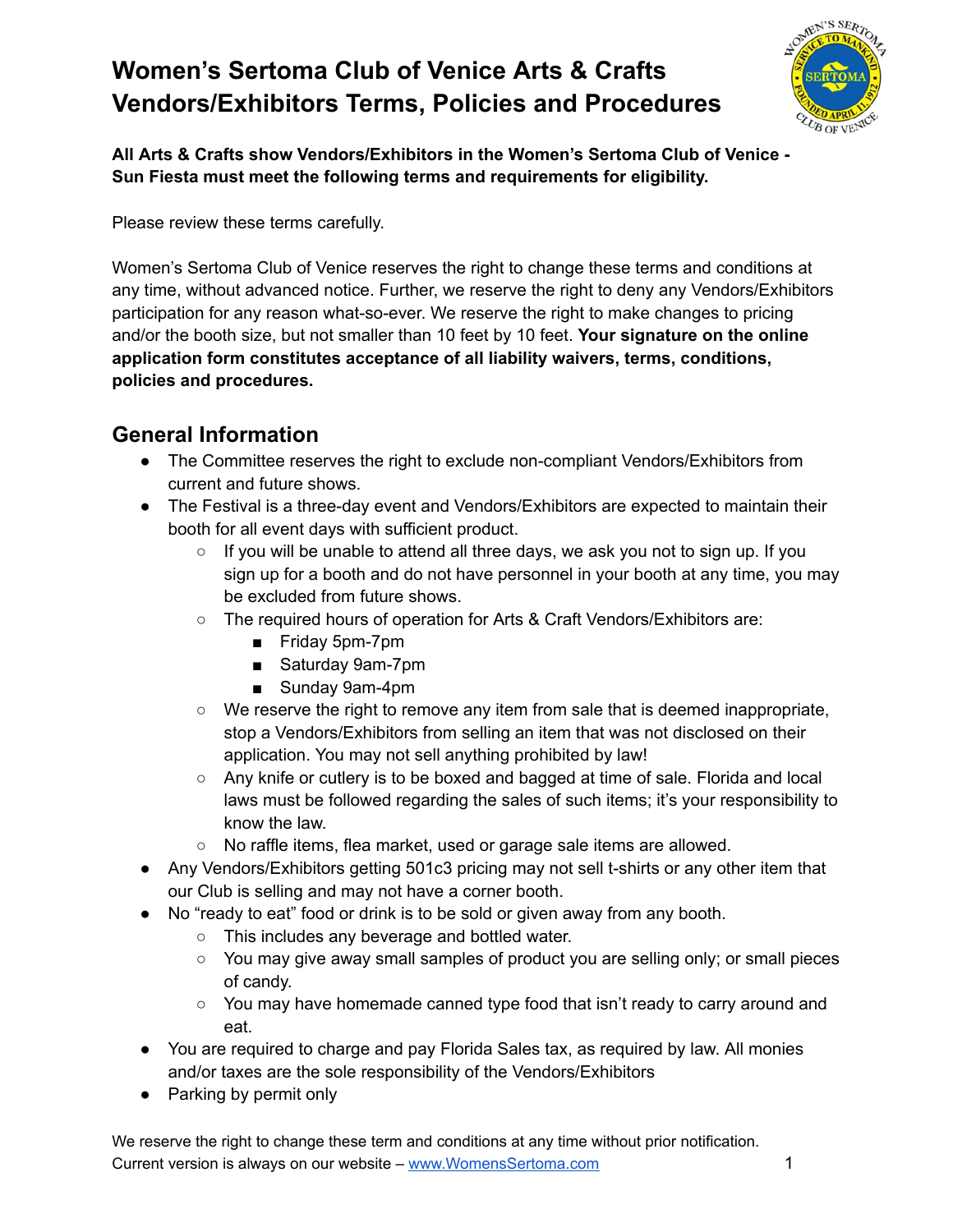

## **Before the Festival**

### **Registration**

Registration is online at www.WomensSertoma.com Complete the online registration form

- Deadline for registration is September 1, 2022
- Returned checks will be grounds for removal from this and future Festivals
- There are no refunds for cancellations less than 60 days prior to the Festival.
- You may send your payment to Women's Sertoma Club of Venice, PO Box 1046, Venice, FL 34284

### **Confirmation – Invoicing**

You will immediately receive a copy of your registration form via email. Your registration will be processed when your payment is received. We will process your registration and send you a confirmation via email. Full Payment is due upon registration .

All booths are on a first reserved, first pay basis.

#### **Deadlines**

September 1, 2022 is our registration deadline to be included in printed material, including the directory, mailings, website and more

#### **Payment Types**

We accept checks, money orders and cash only. We do not accept credit cards. Payments must be mailed to and make your check payable to: Women's Sertoma Club of Venice, P.O. Box 1046 Venice FL 34284. **Payments will not be accepted the day of the event!**

#### **Booth Choices**

Our booths are laid out in rows with each booth site getting a booth number. Refer to the Booth map to select the booth you would like to reserve. Some booths are located on the grass and some are located on concrete/asphalt (view the map carefully). If you require a specific grass or concrete area, you must advise us at the time of your registration.

Booth space is approximately 12 feet x 12 feet and located outdoors. Tent or canopy size is restricted to 10 feet x 10 feet or smaller for each site. If you cannot confine your selling space to one booth site (10'x10'), you must purchase additional space. No display, merchandise, Vendors/Exhibitors or volunteer can infringe on neighboring booths or extend past your booth space infringing on pedestrian walk space.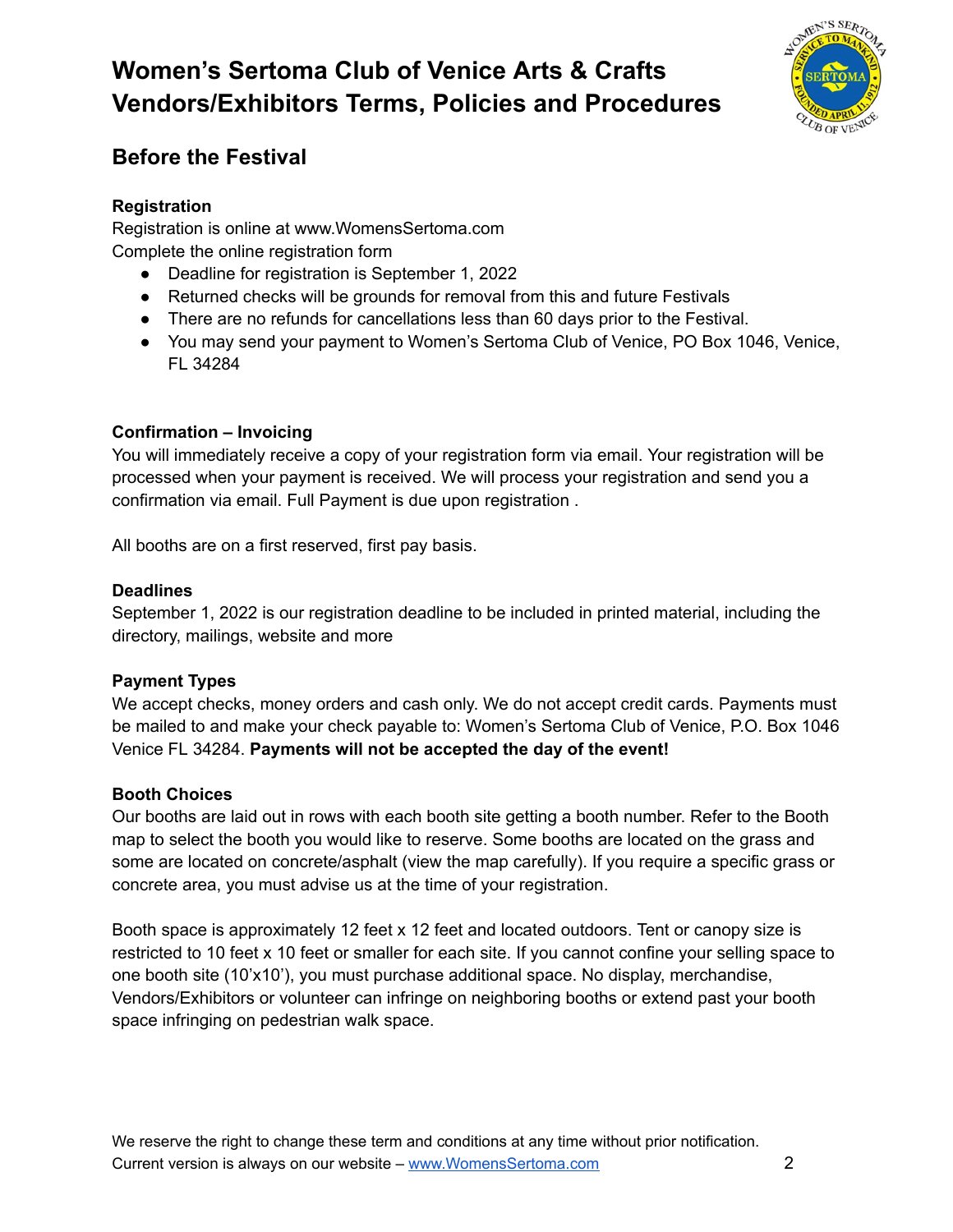

### **Arrival -- New Arrival Time**

**Arrive between 8:00am and 2:00pm on Friday.** We will not accept check-in until after 8:00am and you cannot enter Centennial Park until 8:00am (on foot or by vehicle). No vehicle will be permitted access to Centennial Park after 2:00pm sharp. All vehicles must be out of Centennial Park by 2:00pm .

**Traffic Flow:** All vehicles will enter Centennial Park from the Venice Avenue entrance and exit on to Tampa Avenue.

**Check-In: Check-In is required prior to going to your booth site.** You must go to the checkpoint at the entrance on West Venice Avenue to receive your identification, including a temporary parking pass. **Hang your temporary parking pass on your rearview mirror with your booth number facing out BEFORE UNLOADING YOUR VEHICLE; and always have it displayed while you are in Centennial Park.**

We have each booth site numbered. Zone Volunteers will confirm you're at the correct site and give you your Welcome Packet.

**Unloading**: Due to the number of vehicles in the area for set-up we ask that you come in, unload and move your vehicles out of the Centennial parking lot as quickly as possible – then return to set up your booth. This will alleviate congestion for other Vendors/Exhibitors, volunteers and police.

#### **Parking Pass**

The parking pass is used at all times, when you're in Centennial Park and when you're parked in the City of Venice's designated parking lots or on the street. Your booth number should always be displayed through your front windshield by hanging on your rear-view mirror:

- 1. During Check-in, it's used while you're unloading.
- 2. During the Festival, it's used to allow you to park in the designated parking lot.
- 3. On Saturday and Sunday mornings it allows you access to your booth site for 15 minutes to unload restocking materials from 7am - 8:30am.
- 4. At the end of the Festival, it's used to allow you back to your booth site to load and go.

A volunteer will give you your Booth Address Tag with white cable tie. Please put your booth address with white tie wire on your tent; located in the top left corner. This will help our guests find your booth.



We reserve the right to change these term and conditions at any time without prior notification. Current version is always on our website – [www.WomensSertoma.com](http://www.womenssertoma.com/) 3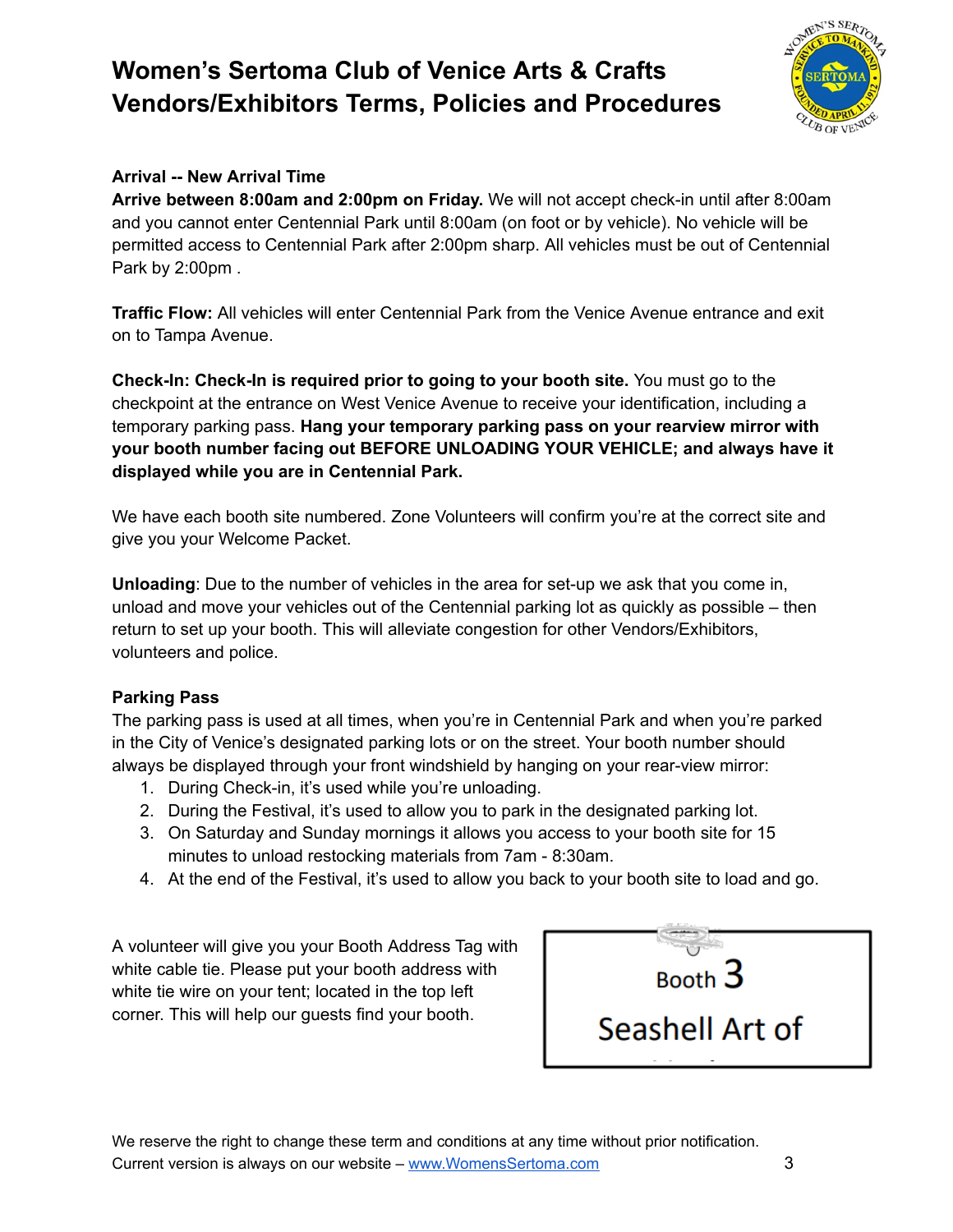

## **During the Festival**

Although attempts will be made to provide security for Friday and Saturday night, please be advised that Vendors/Exhibitors assume all risk for accidents and losses to themselves and exhibits. The Women's Sertoma Club of Venice - Sun Fiesta and/or the Committee and all volunteers will not be responsible for theft and damage to merchandise or personal property. It will be your choice to either take down entirely or leave your booth standing overnight. **We encourage all Vendors/Exhibitors to carry liability insurance.**

**Electricity:** Electricity will be available for rows B and C and for some other booths in grassy areas at an additional cost of \$50. Please contact us for details.

**Offensive Generators will not be allowed in the Arts & Crafts area of Centennial Park at any time; if a neighboring booth, guest or Club member complains – it will be considered offensive and must be turned off for the remainder of the festival.**

**Garbage:** Please make sure you collect all your garbage and either take it with you or find a garbage can to place it in. There will be separate recycling bins for 1) bottles, cans and plastics 2) cardboard and 3) trash. Please do not leave any garbage at your site, leave it broom clean. Thank you for your help with this!

## **After the Festival - Teardown**

The tear-down process will begin at 4:00pm on Sunday; we ask that you have 100% of your booth ready to be loaded into your vehicle prior to bringing your vehicle into the booth area.

It is expected that the area in and around the space your booth occupies during the Festival will be returned to its previously existing or better condition. **Please pick up all garbage and leave your space BROOM CLEAN**.

You must have your Parking Pass hanging from the rear-view mirror for the police and entrance volunteer to confirm that you have been cleared to re-enter. Be sure that your booth number is facing out your front windshield. If your teardown process consists of simply loading your goods directly into your vehicle, we will permit the neighboring vendors/exhibitors booths to finish and leave prior to allowing your vehicle access to your booth for breakdown. We ask that you wait until your neighboring booths are finished and have left the park before you bring your vehicle into the park to load; there must be enough space to park your vehicle out of the line of the traffic flow. You will be allowed to bring your vehicles in once we have verified that you are packed and ready to load up in the briefest possible time frame.

### **Big Toys is permitted to enter and exit from either direction. Please give the right-of-way to the boats.**

We reserve the right to change these term and conditions at any time without prior notification. Current version is always on our website – [www.WomensSertoma.com](http://www.womenssertoma.com/) 4